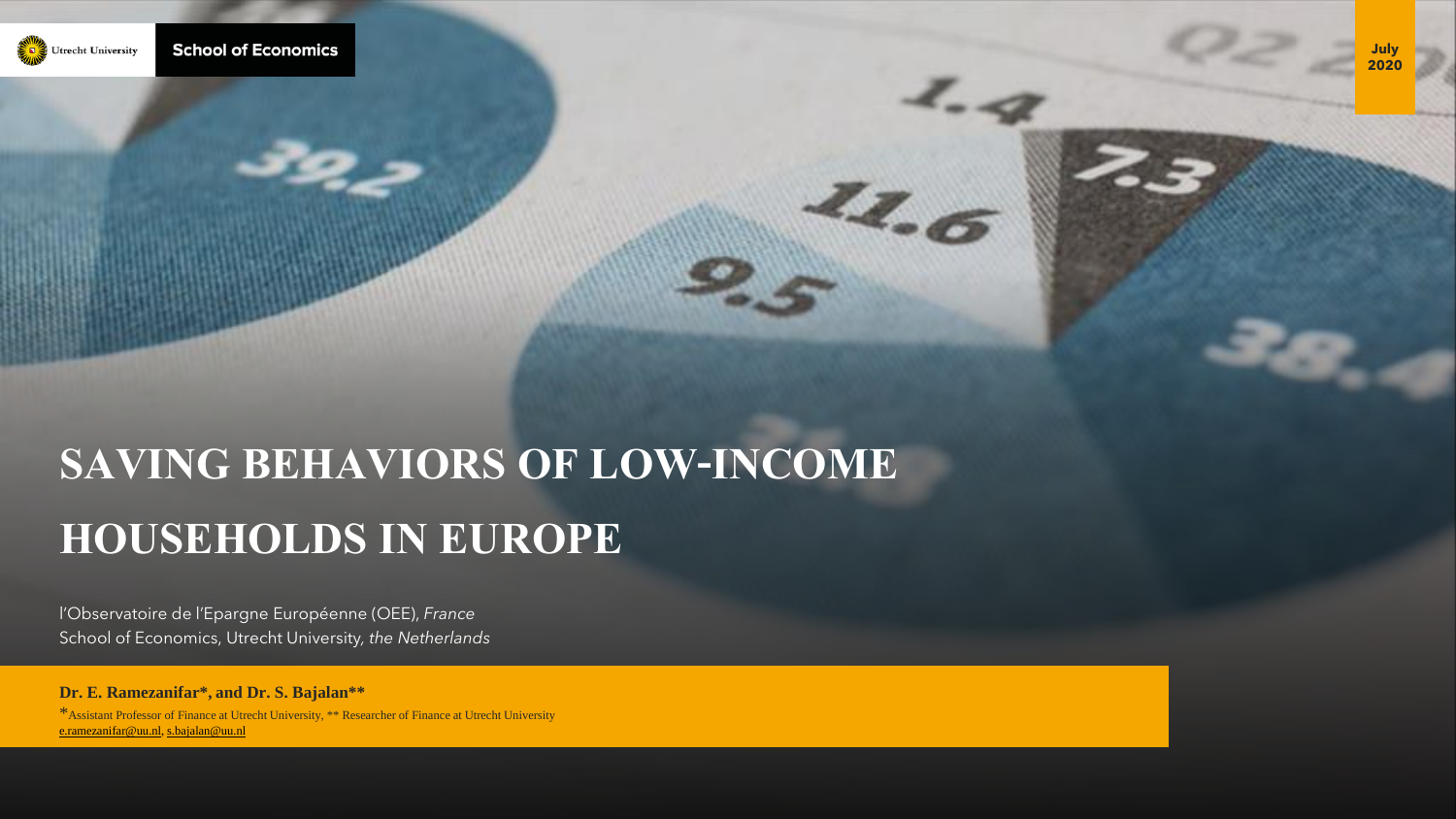

## Introduction

 $\triangleright$  Households are faced with various types of uncertainties (risks) in their daily lives.

 $\triangleright$  The risks can change the household's consumption level over time, which can be fulfilled if households have suitable access to saving or credit facilities.

➢ The low-income households among others have limited saving and have less access to credit markets, so they are more likely to be affected by any unexpected financial shocks.

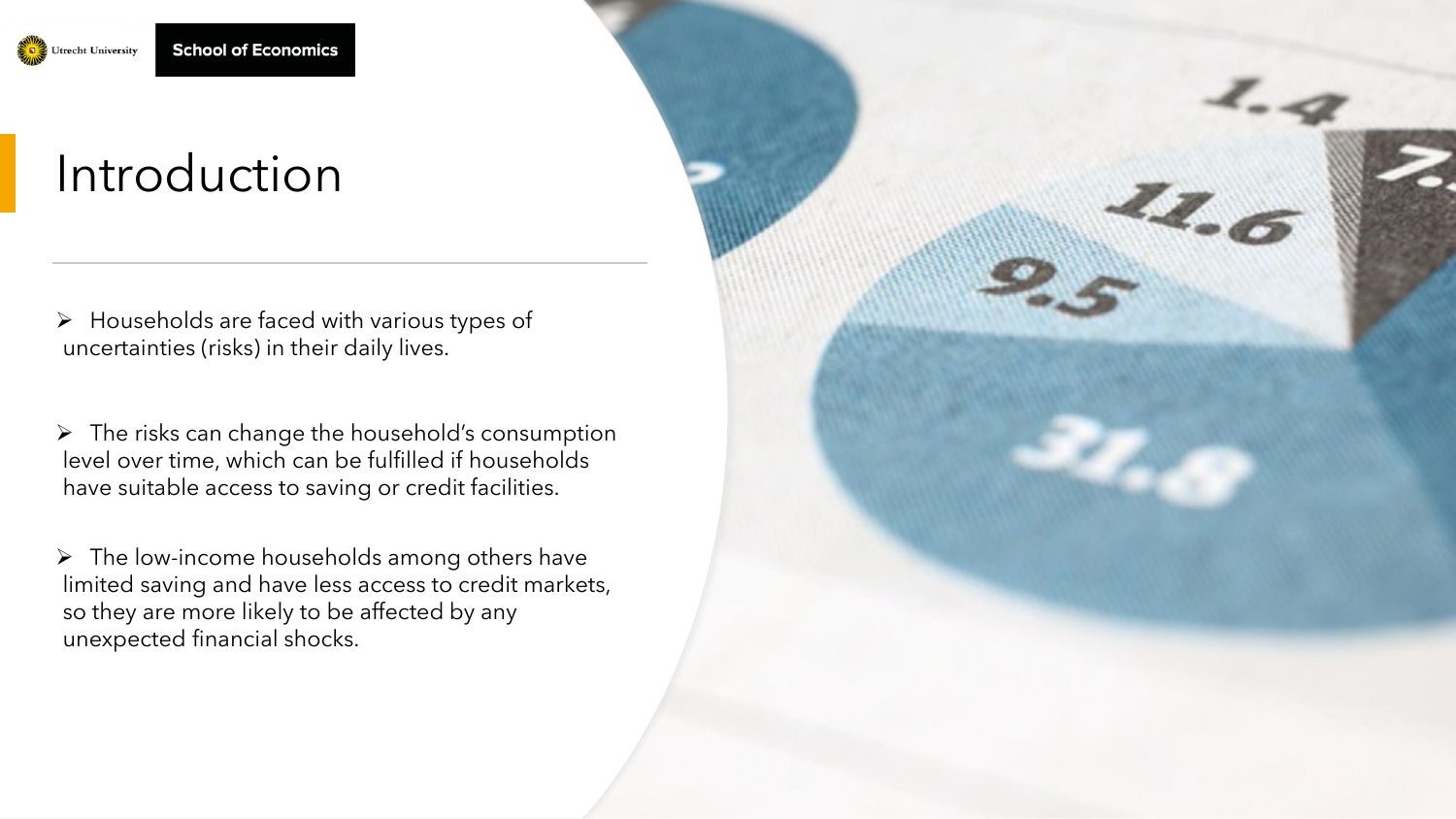

# Research process

Understanding the nature of the underlying risks faced by low -income households to define a robust precautionary saving for this group by:

- ➢ Looking at households as corporate firms and constructing their financial statements.
- $\triangleright$  Identifying the specific risks that the low-income households are exposed to.
- $\triangleright$  Assessing and measuring the identified risks
- $\triangleright$  Computing a precautionary saving level, in order to cover all the identified risks, with the certain confidence level.

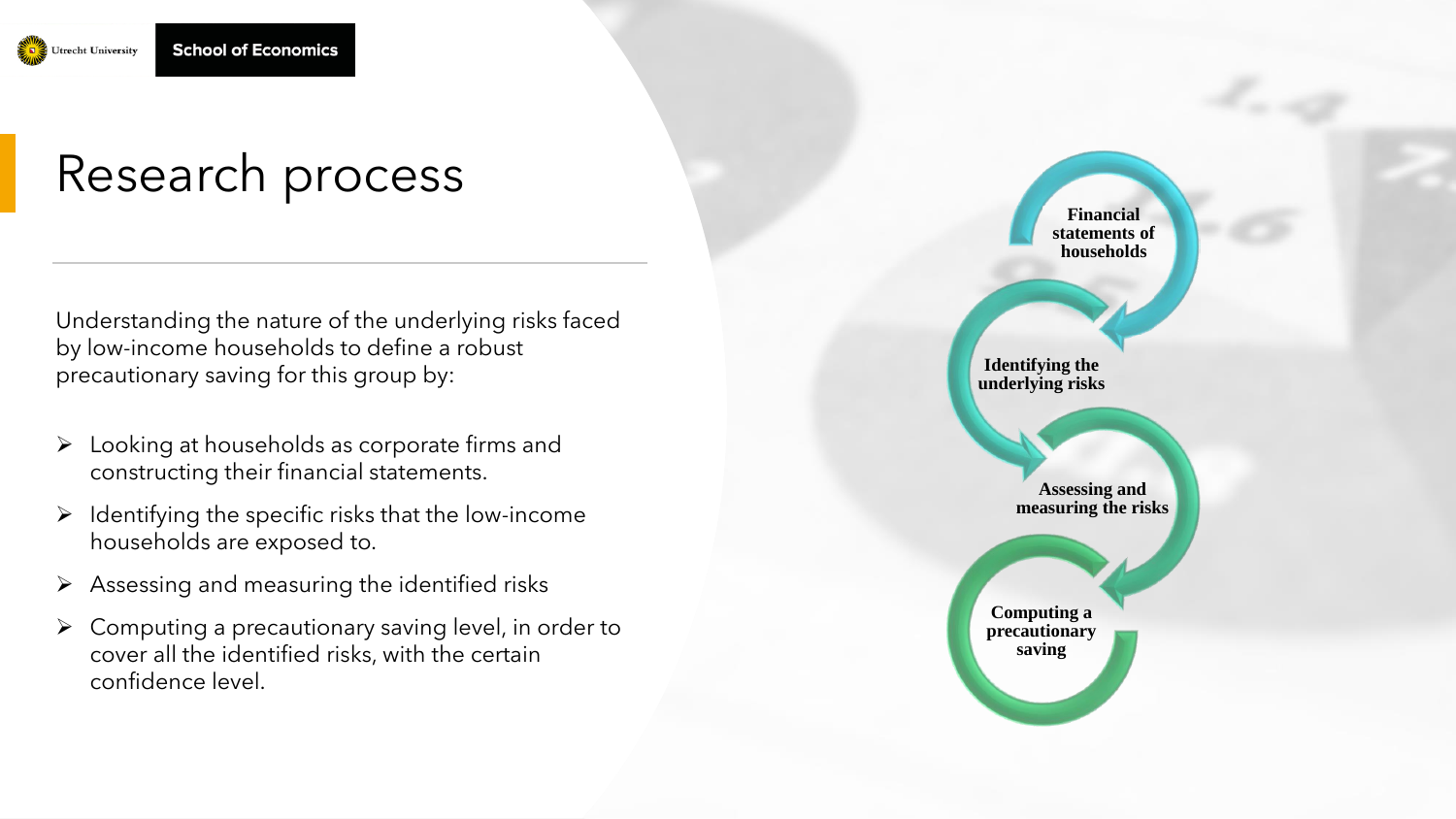

## Data

- ➢ Household Finance and Consumption Survey (HFCS) includes information on the assets, liabilities, income and consumption of European households.
- $\triangleright$  The HFCS survey (second wave) is based on 84,000 interviews conducted in 20-euro area countries, published in Dec 2016.
- ➢ Eurostat database to complete some missing values and computing the effective tax rate, and mortality rate for different ages for different countries.
- $\triangleright$  FactSet database for modelling the loss distributions.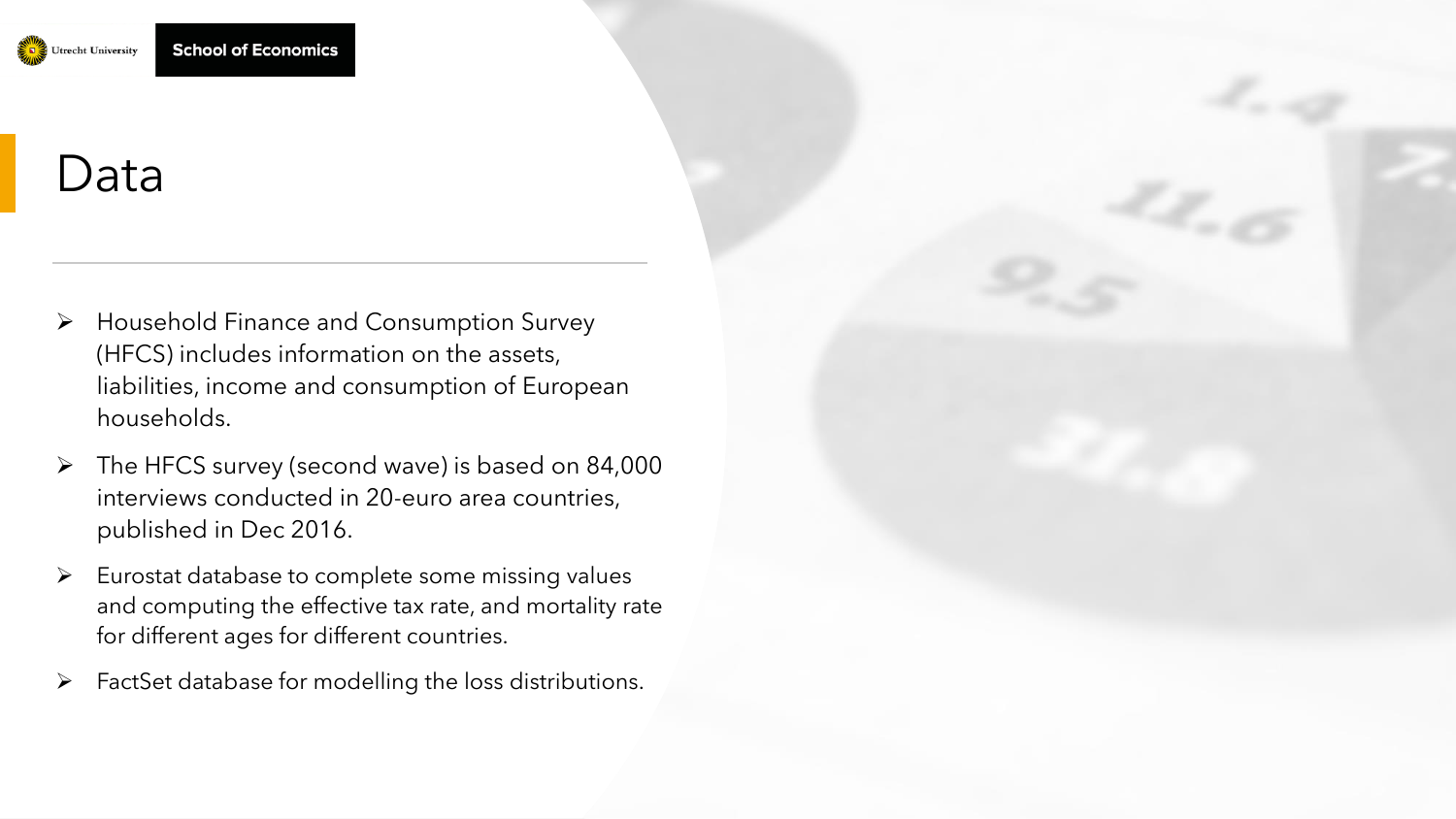

# Summary Statistics

- $\triangleright$  We construct the balance sheet and cash flows statements of European households in the aggregated level, and for each country.
- $\triangleright$  The main asset in the portfolio of the low-income homeowner is houses, which is 82% of the total assets and for the low-income renters, the main asset is their deposit, which is 48% of the total asset.
- $\triangleright$  The low-income homeowners have only 5% of their assets as a deposit, which shows that they have a very illiquid assets in the portfolio.

#### Balance sheet of the EU low-income households

|                                         | Balance Sheet (€) Low income EU<br>Homeowner Vs Renter- |           |          |       | Balance Sheet (%TA) Low income EU<br><b>Homeowner Vs Renter</b> |        |  |
|-----------------------------------------|---------------------------------------------------------|-----------|----------|-------|-----------------------------------------------------------------|--------|--|
|                                         | Total                                                   | Homeowner | Renter   | Total | Homeowner                                                       | Renter |  |
| Value of household's main residence     | 55,070                                                  | 98,498    | $\Omega$ | 47%   | 82%                                                             | 0%     |  |
| Value of other real estate property     | 12,037                                                  | 15,686    | 7,221    | 6%    | 6%                                                              | 5%     |  |
| Value of household's vehicles           |                                                         |           |          |       |                                                                 |        |  |
|                                         | 2,018                                                   | 2,584     | 1,247    | 8%    | 2%                                                              | 15%    |  |
| Valuables                               | 1,147                                                   | 1,159     | 1,200    | 6%    | 1%                                                              | 15%    |  |
| Value of self-employment businesses     | 4,289                                                   | 6,398     | 1,296    | 2%    | 2%                                                              | 2%     |  |
| Total real assets 1 (incl. business     |                                                         |           |          |       |                                                                 |        |  |
| wealth, vehicles and valuables)         | 74,561                                                  | 124,326   | 10,964   | 70%   | 93%                                                             | 38%    |  |
| Deposits                                | 6,049                                                   | 7,339     | 4,445    | 23%   | 5%                                                              | 48%    |  |
| Mutual funds, total                     | 853                                                     | 1,006     | 826      | 1%    | 0%                                                              | 1%     |  |
| Bonds                                   | 255                                                     | 416       | 53       | 0%    | 0%                                                              | 0%     |  |
| Value of non-self-employment private    |                                                         |           |          |       |                                                                 |        |  |
| business                                | 44                                                      | 69        | 4        | 0%    | 0%                                                              | 0%     |  |
| Shares, publicly traded                 | 433                                                     | 659       | 217      | 0%    | 0%                                                              | 1%     |  |
| Managed accounts                        | 32                                                      | 56        | 5        | 0%    | 0%                                                              | 0%     |  |
| Money owed to households                | 549                                                     | 529       | 312      | 2%    | 0%                                                              | 5%     |  |
| Other assets                            | 141                                                     | 104       | 255      | 0%    | 0%                                                              | 0%     |  |
| Voluntary pension/whole life            |                                                         |           |          |       |                                                                 |        |  |
| insurance                               | 1,660                                                   | 1,808     | 1,725    | 4%    | 1%                                                              | 7%     |  |
| Total financial assets 1 (excl. public  |                                                         |           |          |       |                                                                 |        |  |
| and occupational pension plans)         | 10,018                                                  | 11,987    | 7,841    | 30%   | 7%                                                              | 62%    |  |
| Total assets 1, excl. public and        |                                                         |           |          |       |                                                                 |        |  |
| occupational pension plans              | 84,579                                                  | 136,312   | 18,805   | 100%  | 100%                                                            | 100%   |  |
| Outstanding balance of HMR              |                                                         |           |          |       |                                                                 |        |  |
| mortgages                               | 3,096                                                   | 5,459     | 0        | 3%    | 5%                                                              | 0%     |  |
| Outstanding balance of mortgages on     |                                                         |           |          |       |                                                                 |        |  |
| other properties                        | 810                                                     | 982       | 632      | 0%    | 0%                                                              | 1%     |  |
| Outstanding balance of mortgage<br>debt | 3,906                                                   |           | 632      | 3%    | 5%                                                              | 1%     |  |
| Outstanding balance of other, non-      |                                                         | 6,441     |          |       |                                                                 |        |  |
| mortgage debt                           | 1,069                                                   | 935       | 1,287    | 380%  | 4%                                                              | 1086%  |  |
| Total outstanding balance of            |                                                         |           |          |       |                                                                 |        |  |
| household's liabilities                 | 4,974                                                   | 7,376     | 1,919    | 384%  | 9%                                                              | 1087%  |  |
| Net wealth                              | 79,588                                                  | 128,906   | 16,886   | -284% | 91%                                                             | -987%  |  |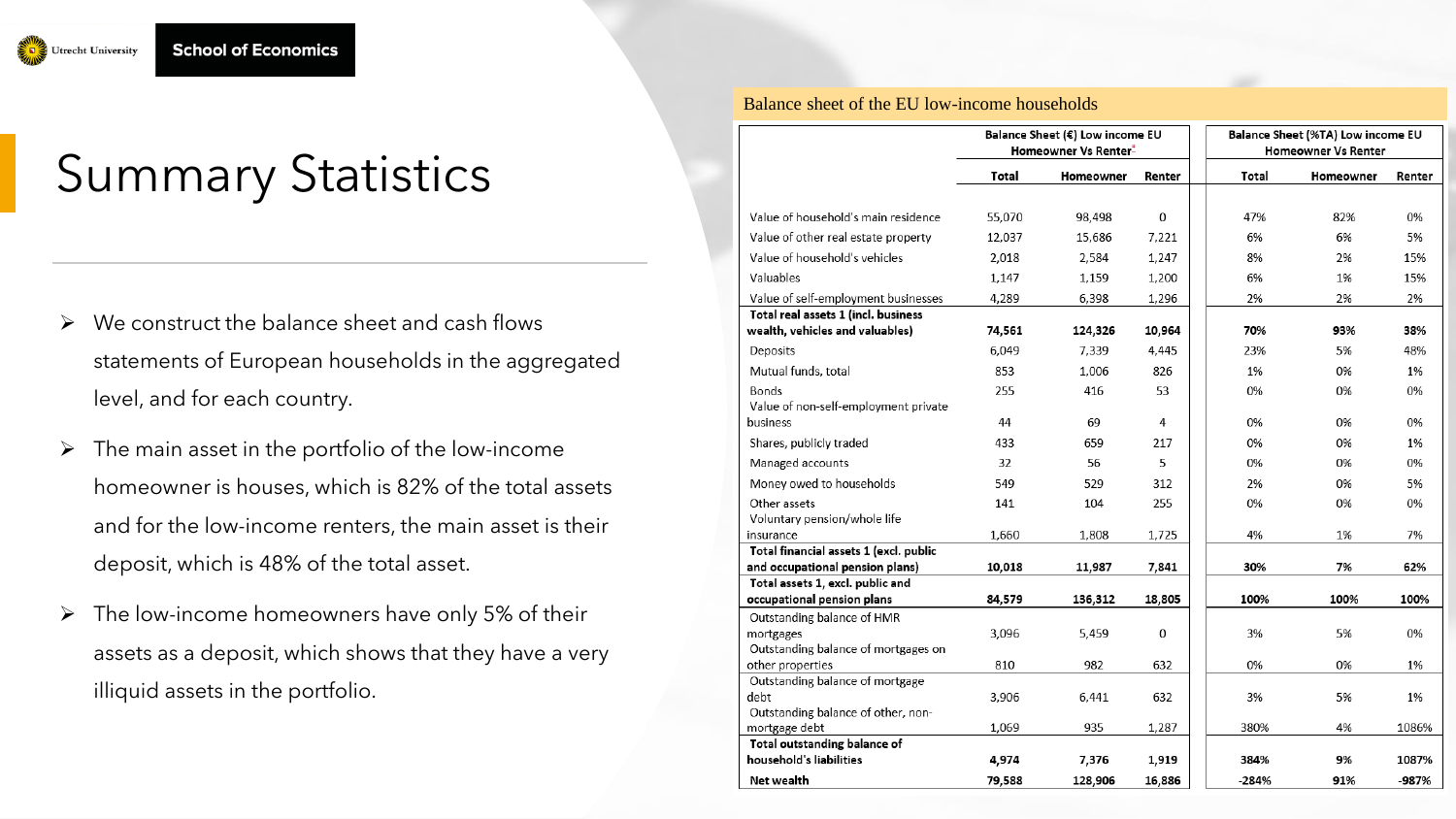

# Summary Statistics

- $\triangleright$  The main cash inflows of the low-income homeowners are related to the income from pensions, which is around 57% of their total gross income.
- The main cash inflows of the low-income renters are related to the regular social transfer, which is around 31% of the total gross income.
- $\triangleright$  The main expenditure of the low-income homeowners is related to the utility cost.
- $\triangleright$  For the low-income renters, the main expenditure is related to the consumer goods and services.
- ➢ The total net cash flows for low-income households in two groups are enormously negative.

## Cash Flow Statement of the EU low-income households

|                                                                                          | Cash Flow Statement (€) Low<br>Income EU Households |           |              | Cash Flow Statement (% of TGI) Low<br><b>Income EU Households</b> |           |          |
|------------------------------------------------------------------------------------------|-----------------------------------------------------|-----------|--------------|-------------------------------------------------------------------|-----------|----------|
|                                                                                          | Total                                               | Homeowner | Renter       | Total                                                             | Homeowner | Renter   |
| Cash inflows                                                                             |                                                     |           |              |                                                                   |           |          |
| Employee income                                                                          | 2,335                                               | 2,264     | 2.467        | 25%                                                               | 22%       | 29%      |
| Self-employment income                                                                   | 405                                                 | 491       | 244          | 7%                                                                | 9%        | 4%       |
| Income from pensions<br>Regular social transfers (except                                 | 3,882                                               | 4,627     | 2,569        | 47%                                                               | 57%       | 28%      |
| pensions)                                                                                | 1,151                                               | 538       | 2,465        | 14%                                                               | 7%        | 31%      |
| income from regular private transfers<br>gross rental income from real estate            | 181                                                 | 92        | 337          | 3%                                                                | 2%        | 5%       |
| property                                                                                 | 15                                                  | 40        | 4            | 0%                                                                | 0%        | 0%       |
| gross income from financial investments<br>gross income from private business            | 110                                                 | 137       | 79           | 2%                                                                | 2%        | 2%       |
| other than self-employment                                                               | 5                                                   | 9         | $\mathbf{1}$ | 0%                                                                | 0%        | 0%       |
| gross income from other sources                                                          | 58                                                  | 39        | 74           | 1%                                                                | 1%        | 2%       |
| Total household gross income                                                             | 8,140                                               | 8,236     | 8,238        | 100%                                                              | 100%      | 100%     |
| Payments for mortgages (flow)<br>Payments for non- collateralized debt                   | 342                                                 | 555       | 64           | 6%                                                                | 10%       | 1%       |
| (flow)                                                                                   | 201                                                 | 198       | 200          | 12%                                                               | 7%        | 25%      |
| Payments for household's total debt<br>(flow)<br>amount of rent paid for partially owned | 541                                                 | 749       | 264          | 18%                                                               | 17%       | 26%      |
| household main residence                                                                 | 11                                                  | 0         | $\Omega$     | 0%                                                                | 0%        | 0%       |
| amount paid as rent                                                                      | 1,186                                               | 0         | 3,736        | 104%                                                              | 0%        | 332%     |
| monthly leasing payments                                                                 | 21                                                  | 22        | 21           | 1%                                                                | 1%        | 0%       |
| amount spent on food at home                                                             | 2,915                                               | 3,000     | 2,854        | 431%                                                              | 586%      | 233%     |
| amount spent on food outside home                                                        | 390                                                 | 326       | 500          | 58%                                                               | 55%       | 61%      |
| amount given as private transfers                                                        | 125                                                 | 117       | 156          | 15%                                                               | 3%        | 17%      |
| amount spent on utilities<br>amount spent on consumer goods and                          | 2,337                                               | 2,645     | 1,862        | 519%                                                              | 858%      | 108%     |
| services                                                                                 | 5,259                                               | 4,997     | 5,892        | 391%                                                              | 257%      | 493%     |
| <b>Total Expenses</b>                                                                    | 12,785                                              | 11,855    | 15,283       | 1537%                                                             | 1776%     | 1270%    |
| Net Increase/Decrease in Cash                                                            | (4, 645)                                            | (3,619)   | (7,045)      | $-1437%$                                                          | $-1676%$  | $-1170%$ |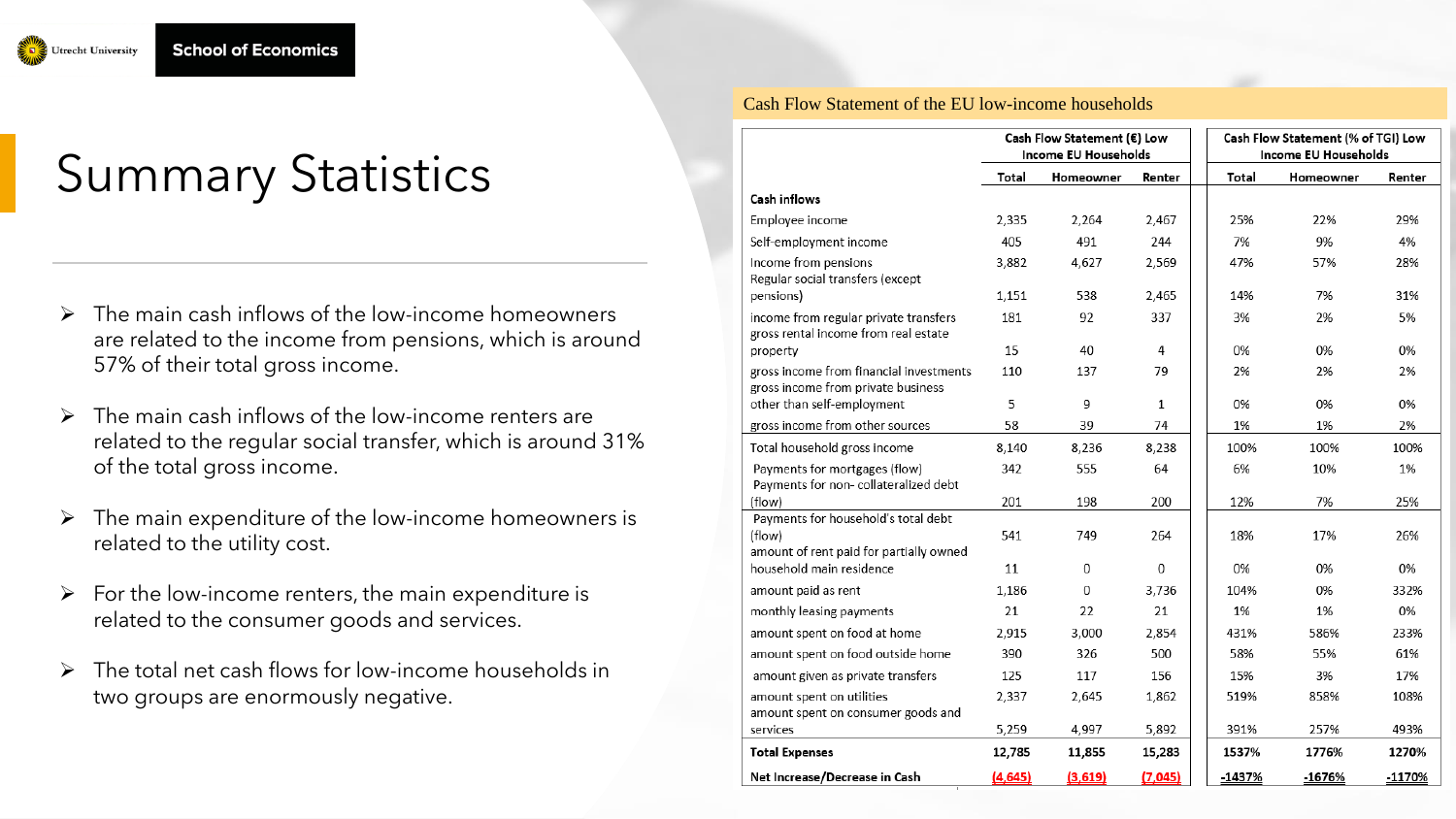

# Summary Statistics

- ➢ The way of financing for households includes (i) selling assets (ii) getting a credit card (iii) getting a loan (iv) using the saving account (v) asking financial aid from relative (vi) leaving some bills unpaid and some other methods.
- ➢ Except for Belgium, spent out of saving, ask for help from relatives and left some bills unpaid are the main methods used by low-income households to meet their expenses.
- ➢ Methods 2 and 3 can be considered as external financing, which result in higher debt in their balance sheet while method 1 can be considered as internal financing which result in shrinkage of their balance sheets.
- ➢ Excessive use of these methods 2 and 3, will result in accumulation of debt in low income households' balance sheet and more vulnerability to income/cost shocks.

0% 10% 20% 30% 40% 50% 60% 70% 80% 90% 100% AT CY DE EE ES FR GR HU IE IT LU LV MT NL PL PT SI SK EU ■Sold Assets Got a Credit Card Got Some other loan  $\square$  spent out of saving  $\square$  ask for help from relative  $\square$  left some bills unpaid **Others** 

Financing Methods to Meet Expenses for 1st Quartile of households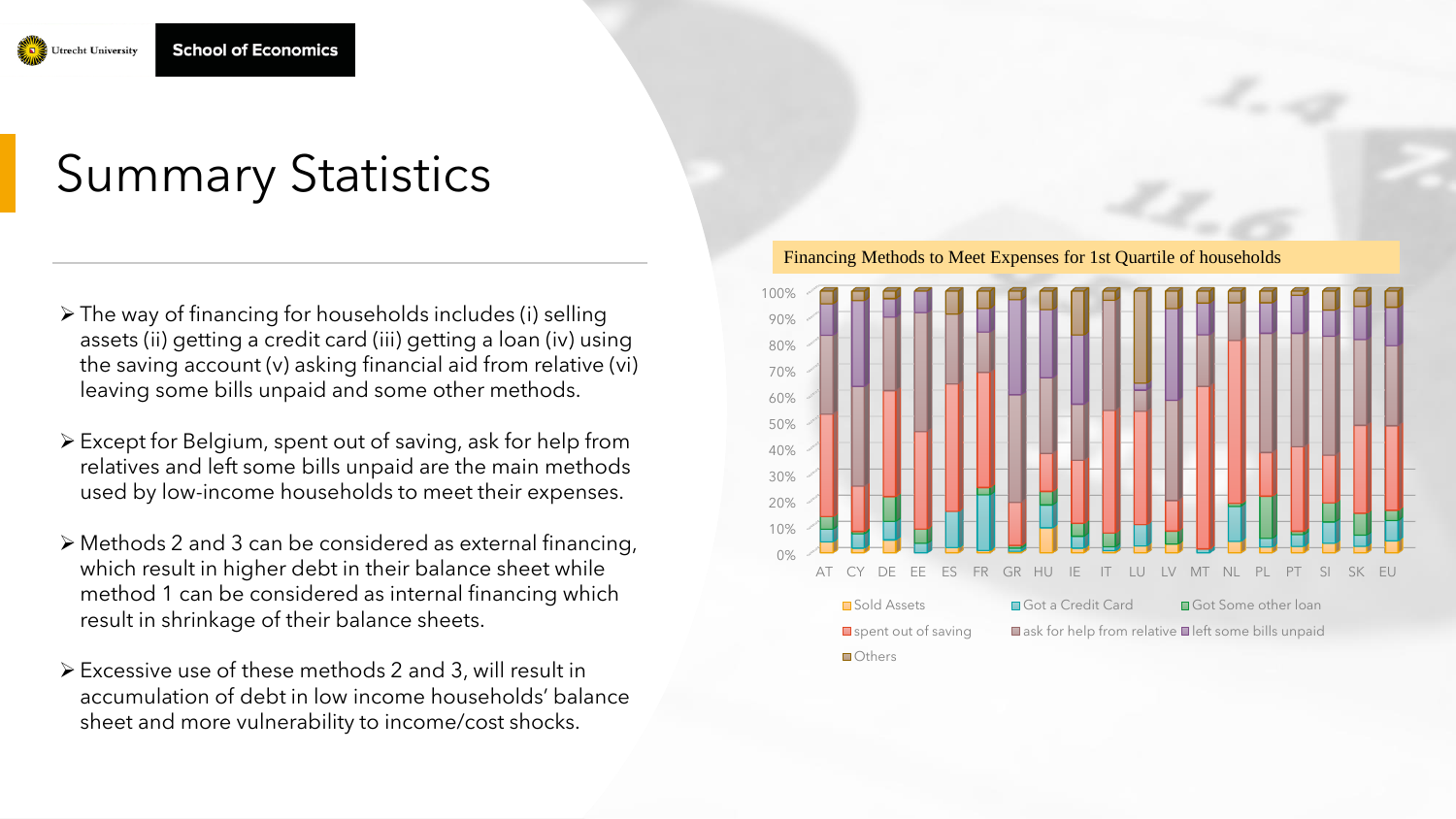



- $\triangleright$  Households should be aware of all the material risks that they are exposed to or may be exposed to in future.
- $\triangleright$  There are a broad range of risk which may contribute to or threaten the financial status of low-income households.
- ➢ Without monitoring and active management, these risks may push households to the insolvent zone.

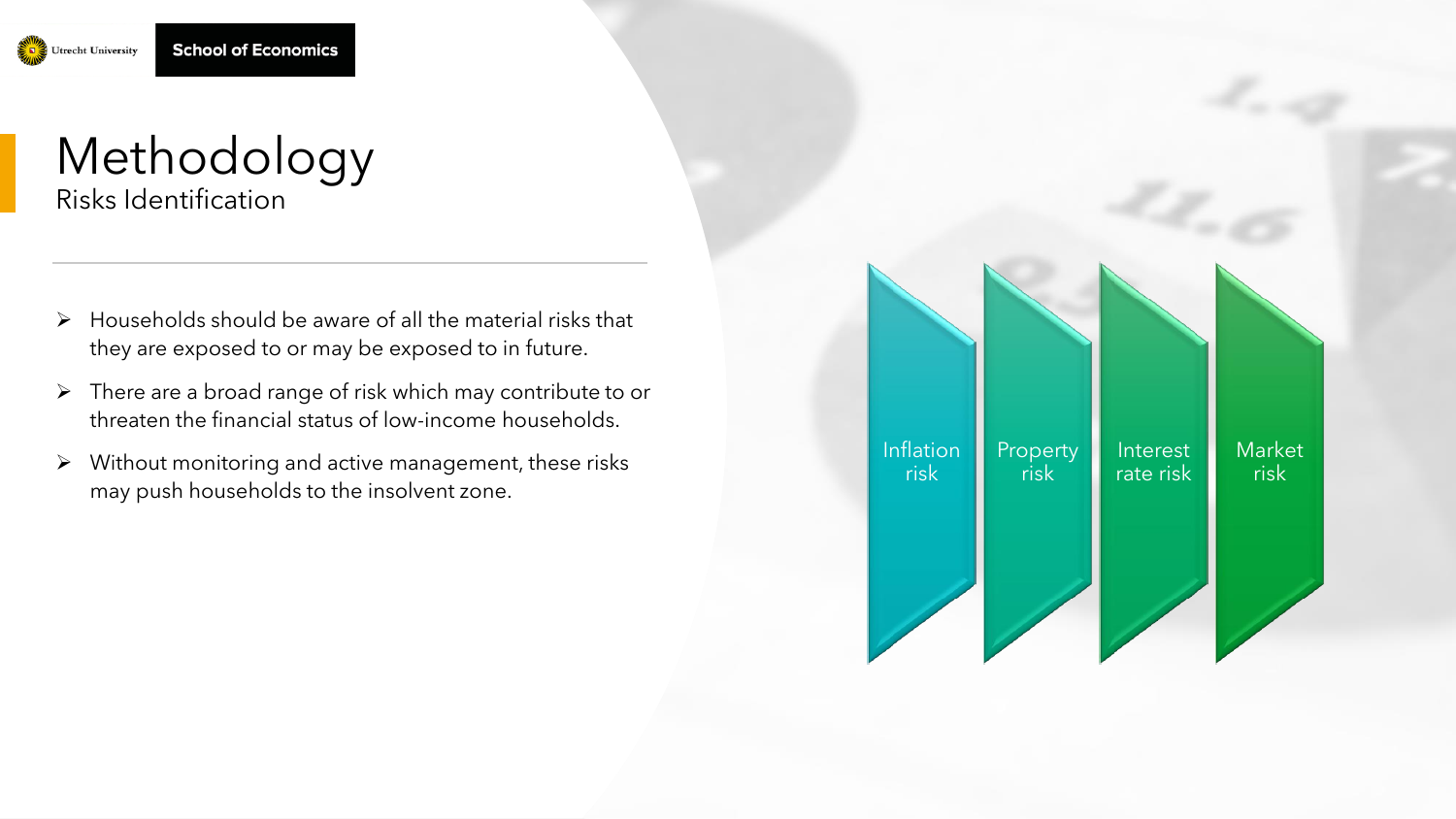

## Methodology Risks Assessment

- $\triangleright$  In this study, based on the adverse scenario analysis, we assess the impact of identified risks in different items of the financial statement of households and
- $\triangleright$  We then consolidate the impacts, and compute the minimum capital requirement as a financial buffer for the low-income households.
- $\triangleright$  The minimum capital requirement is enough to ensure that the household remain solvent if, during the next year, an adverse event occurs like unemployment, or financial crisis.

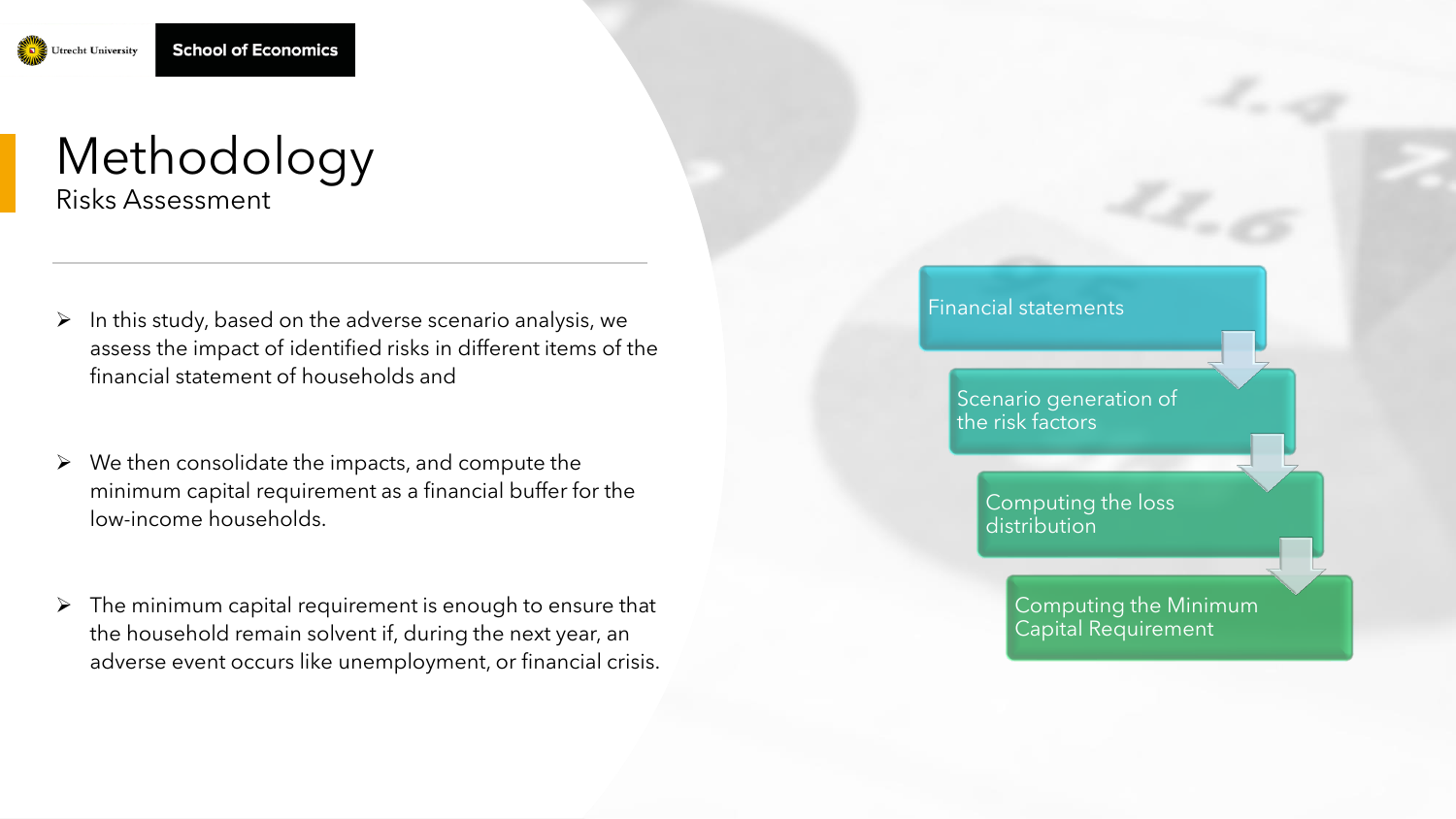

# Results

- ➢ Most of the low-income households in the first quantile, extremely poor family, except in the Spain, and Slovakia have a SCR ratio of less 100%, which means they are not able to cover all the future risks even if they use all their net wealth!
- ➢ On average, the extremely poor households in Europe, have the SCR ratio of 63%.
- $\triangleright$  The European households in the second, third and fourth quantiles of net wealth respectively, on average, have enough net wealth to cover the future financial risks.

## SCR ratio on the first and fourth net wealth quantile

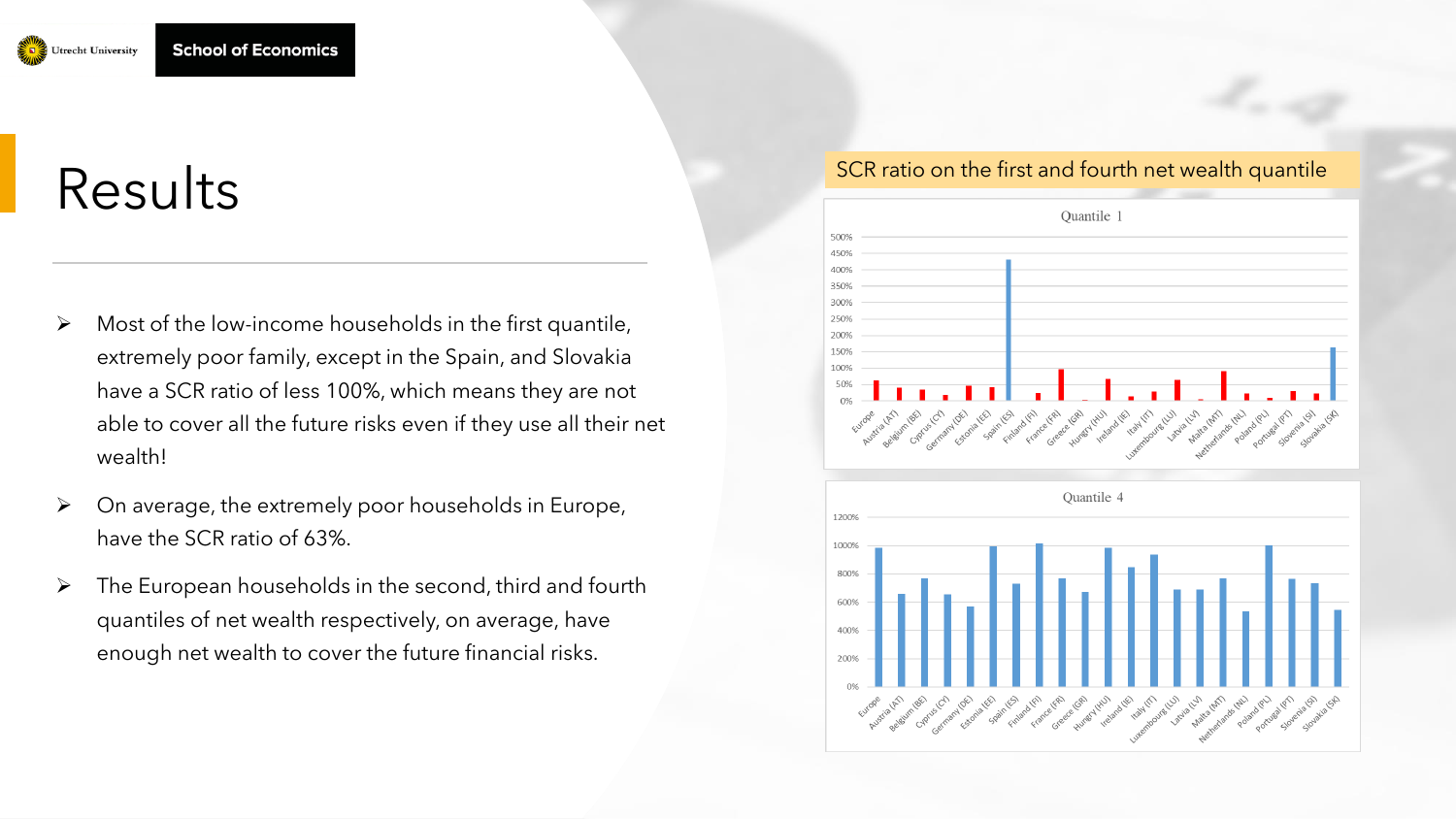

# Results

- ➢ On average in Europe, around 17% of low-income households have lower net-wealth than their MCR limit, which means this group of households are not able to cover all their possible risks in future even if they use all the net wealth.
- $\triangleright$  The variation of this value among countries is high, for example, Spain has the lowest number of these households (around 9%) and Austria has the highest number (around 31%).

|          | Number of<br>Households<br>in Insolvent<br>Zone | Total<br>number of<br>households | Percentage | Median<br>(SCR) | Median<br>(Gross<br>income) | Median (Net<br>wealth) | Median<br>(MCR) |
|----------|-------------------------------------------------|----------------------------------|------------|-----------------|-----------------------------|------------------------|-----------------|
| EU       | 2,916                                           | 17,396                           | 17%        | 7,062           | 7,124                       | 1,192                  | 6,029           |
| AT       | 134                                             | 430                              | 31%        | 7.724           | 12.109                      | 1.515                  | 6,644           |
| BE       | 102                                             | 438                              | 23%        | 10,527          | 12,950                      | 1,625                  | 9,593           |
| CY       | 41                                              | 262                              | 16%        | 11,578          | 10,000                      | 2,000                  | 10,514          |
| DE       | 148                                             | 639                              | 23%        | 6,784           | 9,820                       | 800                    | 5,538           |
| EE       | 116                                             | 497                              | 23%        | 4,652           | 3,474                       | 326                    | 4,150           |
| ES       | 117                                             | 1.335                            | 9%         | 6,780           | 8,580                       | 1,300                  | 5,985           |
| FI       | 422                                             | 1,670                            | 25%        | 8,810           | 14,277                      | 1,130                  | 7,508           |
| FR       | 462                                             | 2,073                            | 22%        | 10,608          | 11,915                      | 2,837                  | 9,040           |
| GR       | 129                                             | 630                              | 20%        | 9,468           | 5,923                       | 1,040                  | 8,515           |
| HU       | 186                                             | 1,364                            | 14%        | 5,006           | 3,137                       | 776                    | 4,139           |
| ΙE       | 182                                             | 854                              | 21%        | 9,671           | 13,680                      | 1,763                  | 8,956           |
| $\sf IT$ | 418                                             | 1,779                            | 23%        | 8,504           | 8,555                       | 1,737                  | 6,854           |
| LU       | 49                                              | 308                              | 16%        | 20,144          | 23,000                      | 3,986                  | 16,512          |
| LV       | 58                                              | 241                              | 24%        | 2,590           | 3,364                       | 371                    | 2,524           |
| МT       | 27                                              | 225                              | 12%        | 5,926           | 6,606                       | 1,425                  | 4,501           |
| ΝL       | 61                                              | 238                              | 26%        | 35,087          | 16,934                      | 5,550                  | 29,682          |
| PL       | 119                                             | 707                              | 17%        | 3,445           | 3,734                       | 358                    | 3,035           |
| PT       | 242                                             | 1,372                            | 18%        | 6,029           | 6,350                       | 561                    | 5,163           |
| SI       | 110                                             | 551                              | 20%        | 7,396           | 6,100                       | 1,094                  | 6,759           |
| SK       | 47                                              | 464                              | 10%        | 6,016           | 3,360                       | 1,663                  | 4,329           |

Frequency of Households in Insolvent Zone (Households with Net wealth lower than MCR)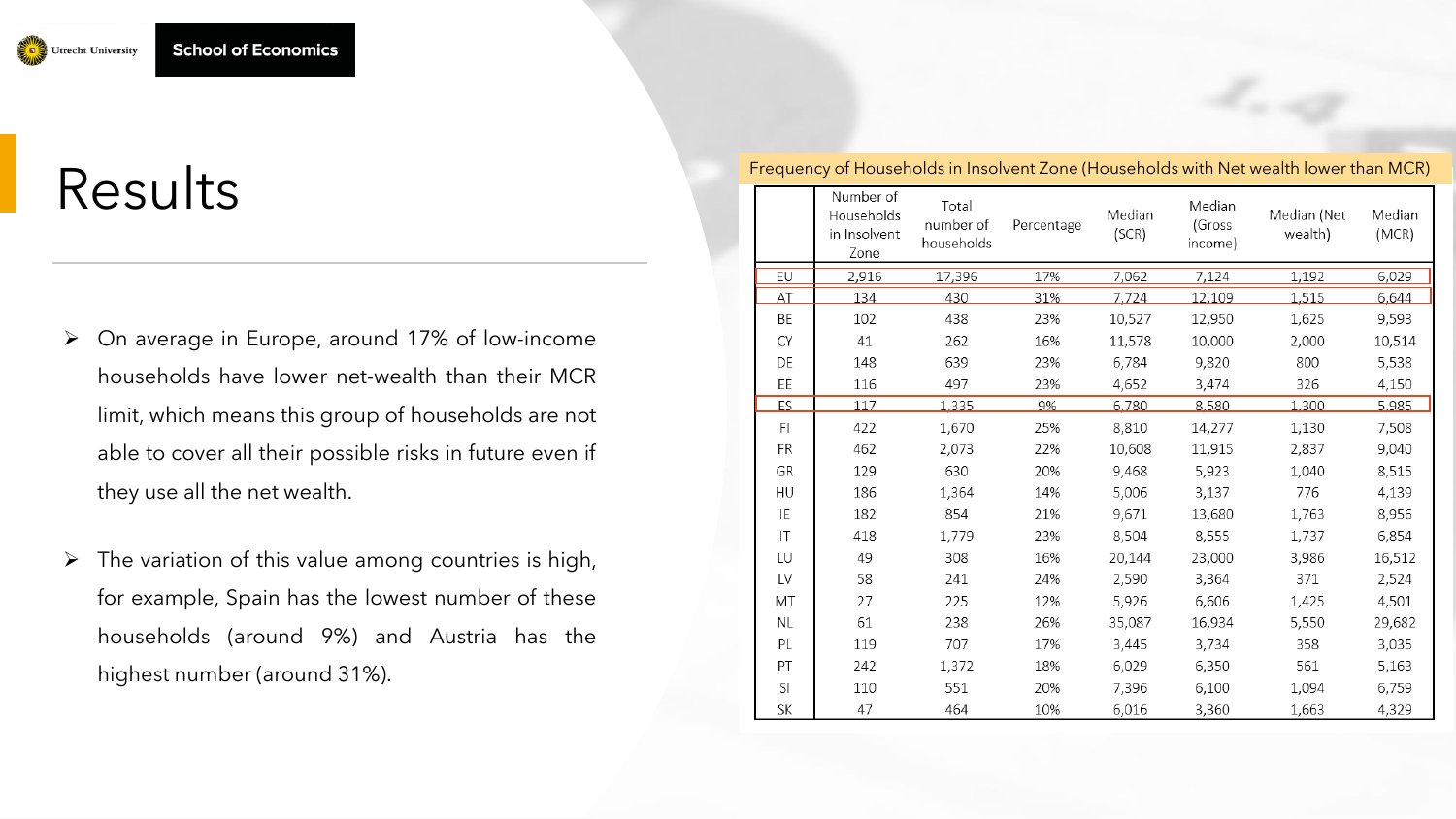

# Results

- ➢ On average in Europe, around 4% of low-income households have net-wealth between SCR and MCR limit.
- ➢ Among all European countries, Austria has the highest number of these households (around 16%).

Frequency of Households in Warning Zone (Households with Net wealth lower than SCR and greater than MCR)

|                        | Number<br>households<br>in Warning<br>Zone | Total<br>number of<br>households | Relative<br>percentage | Median<br>(SCR) | Median<br>(Gross<br>income) | Median (Net<br>wealth) | Median<br>(MCR) |
|------------------------|--------------------------------------------|----------------------------------|------------------------|-----------------|-----------------------------|------------------------|-----------------|
| EU                     | 780                                        | 17,396                           | 4%                     | 10,466          | 8,659                       | 8,110                  | 4,224           |
| AT                     | 70                                         | 430                              | 16%                    | 8,294           | 15,323                      | 6,120                  | 3,155           |
| BE                     | 29                                         | 438                              | 7%                     | 16,276          | 18,800                      | 12,000                 | 6,234           |
| CY                     | 13                                         | 262                              | 5%                     | 15,416          | 9,300                       | 12,000                 | 5,433           |
| DE                     | 65                                         | 639                              | 10%                    | 16,777          | 11,100                      | 11,240                 | 6,507           |
| EE                     | 33                                         | 497                              | 7%                     | 9,427           | 3,917                       | 7,470                  | 2,787           |
| ES                     | 32                                         | 1,335                            | 2%                     | 14,687          | 9,768                       | 11,286                 | 4,725           |
| F1                     | 133                                        | 1,670                            | 8%                     | 13,197          | 15,927                      | 9,540                  | 5,328           |
| FR                     | 173                                        | 2,073                            | 8%                     | 14,496          | 14,890                      | 10,520                 | 6,369           |
| GR                     | 14                                         | 630                              | 2%                     | 10,941          | 7,845                       | 8,086                  | 6,016           |
| HU                     | 31                                         | 1,364                            | 2%                     | 4,611           | 3,463                       | 3,313                  | 2,497           |
| ΙE                     | 34                                         | 854                              | 4%                     | 11,570          | 14,132                      | 10,100                 | 6,798           |
| $\mathsf{I}\mathsf{T}$ | 111                                        | 1,779                            | 6%                     | 10,467          | 11,034                      | 8,500                  | 4,797           |
| LU                     | 21                                         | 308                              | 7%                     | 34,589          | 25,600                      | 22,100                 | 14,870          |
| LV                     | $\overline{4}$                             | 241                              | 2%                     | 3,720           | 3,435                       | 3,348                  | 2,724           |
| МT                     | 34                                         | 225                              | 15%                    | 11,879          | 8,122                       | 9,203                  | 4,808           |
| <b>NL</b>              | 16                                         | 238                              | 7%                     | 28,791          | 21,768                      | 18,963                 | 11,136          |
| PL                     | 22                                         | 707                              | 3%                     | 10,538          | 4,206                       | 7,726                  | 3,173           |
| PT                     | 62                                         | 1,372                            | 5%                     | 12,130          | 7,227                       | 9,700                  | 4,151           |
| SI                     | 14                                         | 551                              | 3%                     | 11,346          | 7,128                       | 10,224                 | 5,418           |
| SK                     | 8                                          | 464                              | 2%                     | 9,920           | 3,759                       | 7,300                  | 3,478           |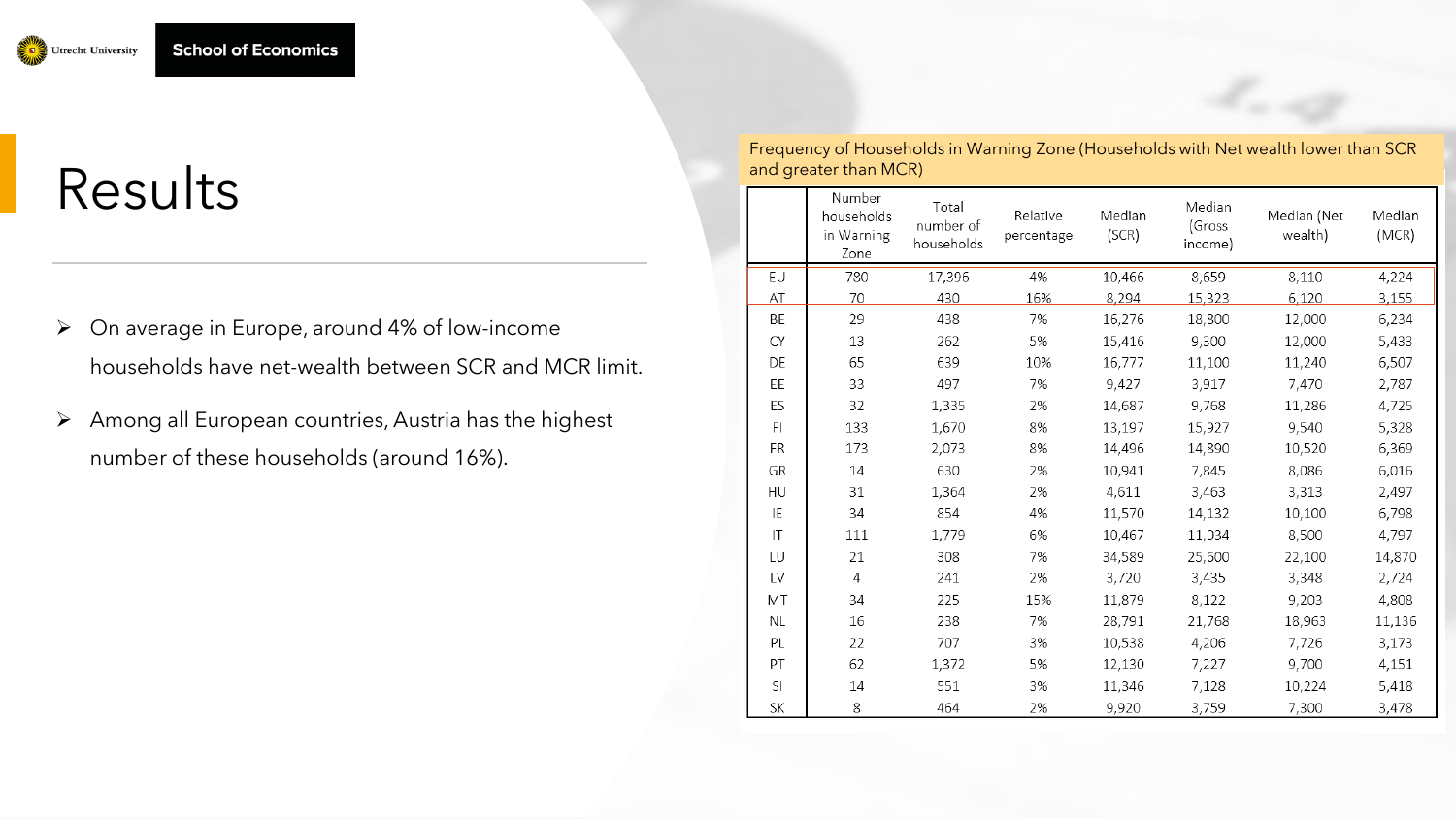

# Conclusion

By constructing and analysing the financial statements of the households and assessing several types of risks that they are face to, we offer scientifically grounded risk management advice to the low-income European households.

#### **From the Balance sheet and the Cash flow statements:**

- ➢ On average in Europe, 72% of total assets of households is related to the real assets and only 28% of their assets is associated with the financial assets.
- ➢ For the low-income households, the main asset in the portfolio is houses, which is 82% of the total assets and for the low-income renters, the main asset is their deposit, which is 48% of the total asset.
- ➢ The low-income homeowners have only 5% of their assets as a deposit!
- ➢ 48% of total cash inflows is related to the employee income, but the main cash inflows of the low-income renters are related to the social transfer.

### **From the financial buffer (as a precautionary saving) of low-income households**

- $\triangleright$  For the extremely poor family, the net wealth of the households is lower than the SCR level,
- ➢ The low-income households in higher bucket of wealth, have sufficient net wealth to cover all the potential risks.
- ➢ The SCR (MCR) level is positively related to the homeowners with mortgages and renters, and it is negatively related to expenditure and financial assets.
- ➢ Our results call for more monitoring of the extremely poor European households and the low-income homeowners with a mortgage in a case of financial recession in future.